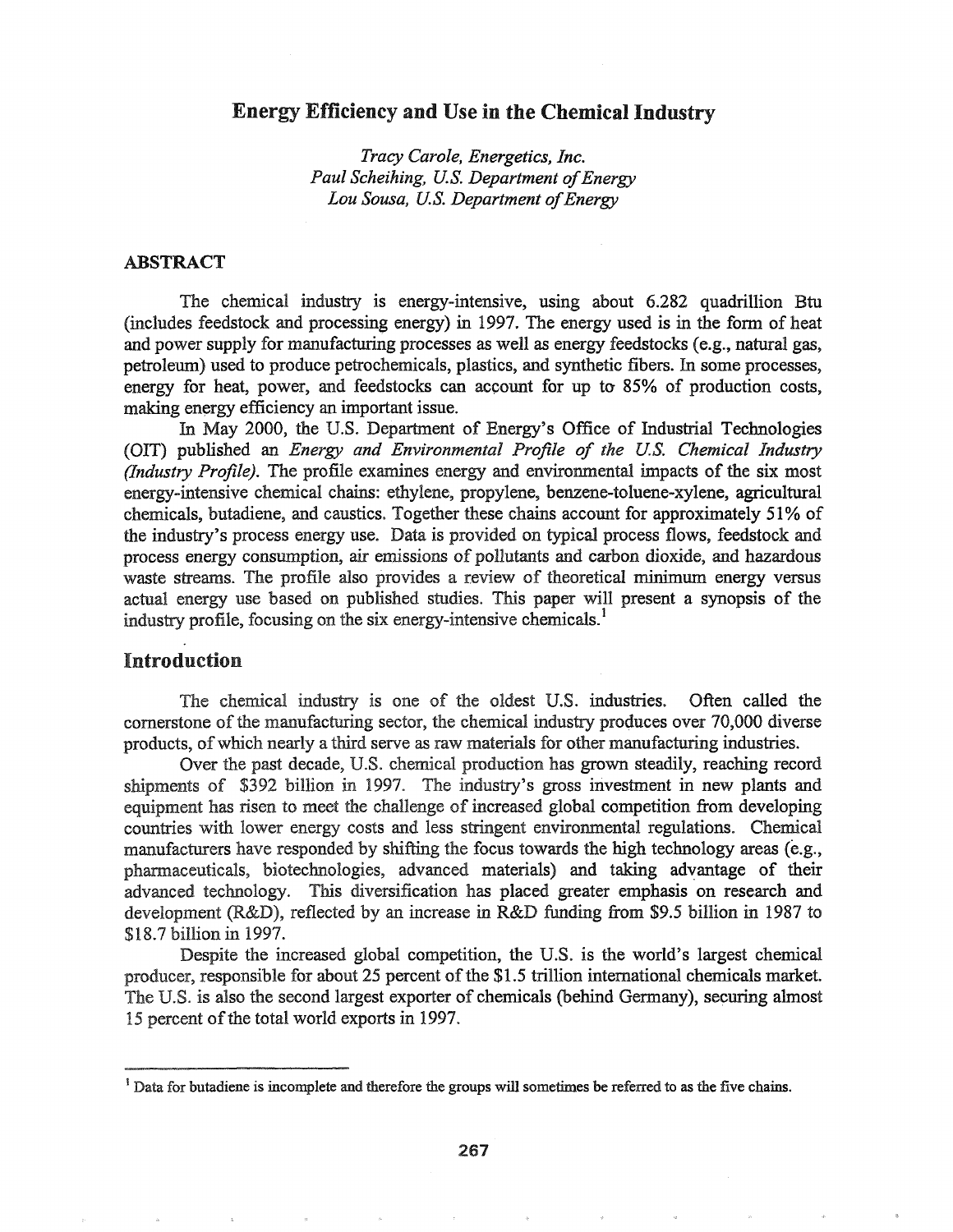#### Industry Focuses on Energy Efficiency

Chemical production is energy-intensive and consumed 6.282 quadrillion Btu in 1997. In 1994, the industry accounted for 7 percent of all domestic energy use, and approximately 25 percent of all U.S. manufacturing use. Manufacturers have utilized energy management and housekeeping programs, process and equipment design improvements, cogeneration, and on-site recovery of waste heat and energy to improve energy efficiency. However, most of the low-cost, high-return investments have been made and future improvements in energy efficiency will require more dramatic and costly changes in process design and innovative R&D.

#### Potential Targets for Improved Energy and Resource Efficiency

The chemical industry is a large, complex industry and out of the scope of the *Industry Profile.* Instead, the top 50 chemicals were ranked in the following categories to determine the best targets for improved energy and resource efficiency: energy consumed for production, potential energy savings based on the difference between the minimum theoretical energy required and the energy consumed in practice, and the potential energy savings through improved catalytic processes. The chemicals that were ranked highly in two or more categories (e.g., ethylene, ammonia, propylene, sodium hydroxide, and chlorine) and/or were feedstock for other chemicals that were in the top 15 in at least one category were selected.

These chemical products were organized into six groups<sup>2</sup> based on their major constituent or chemical chain: ethylene, propylene, butadiene, benzene-toluene-xylene (BTX), agricultural chemicals, and caustics. Approximately 70-80 percent of the products of the chains account for 51% of the chemical industry's process energy consumption. This report will summarize the *Industry Profile* and focus on the chemical chains.

## Market Trends and Statistics

In 1997, U.S. production of the six chemical chain groups was over 530 billion Agricultural chemicals had the largest production followed by ethylene and its derivatives. Table 1 shows the U.S. production for each group (DOE 2000).

Overall, the markets for these six chemical groups have increased, though some at a faster rate than others. The demand for ethylene and its derivatives has almost doubled in the past 15 years and much of the increased demand can be traced to the Asia-Pacific region. Although the recent Asian financial crisis has weakened this demand, growth in ethylene production is expected to remain at more than 5 percent.

Demand for propylene has risen steadily over the last 10 years, primarily in Southeast Asia, the Middle East, Africa, and Latin America. Increased demand for plastics such as polyethylene, polypropylene, and polyvinyl chloride (PVC) has supported the markets for BTX and chlorine (caustics group), but over-capacity and lower demand in Asia may have a negative impact on growth for the polypropylene, BTX, and caustics markets in the future. The U.S. agricultural chemicals sector has already experienced a 20-30% drop in production due to the growing capacity for manufacturing fertilizers in Asia, Mexico, and India.

 $2$  Data for butadiene is incomplete and therefore the groups will sometimes be referred to as the five chains.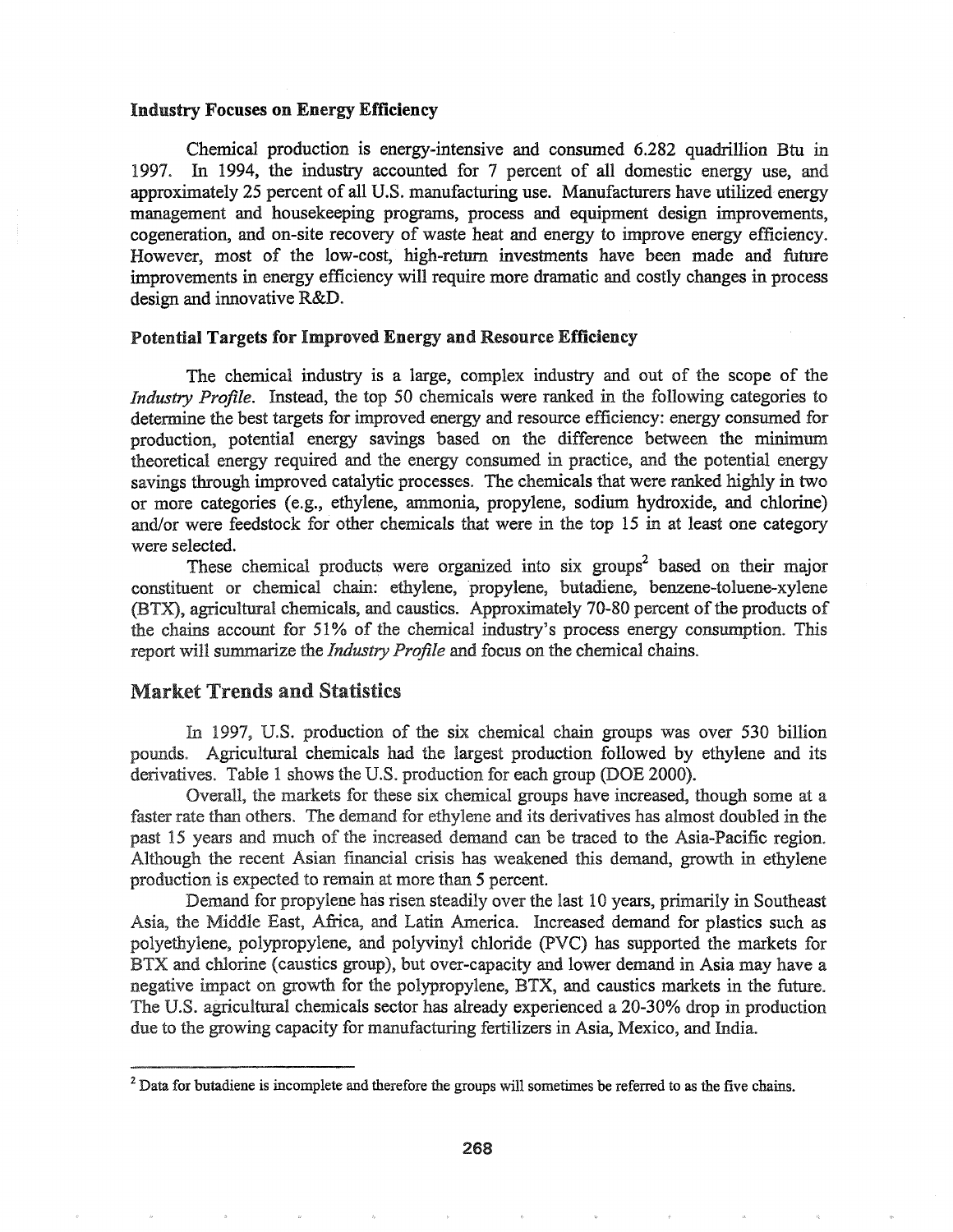Chlorine and sodium hydroxide (caustics group) are also faced with challenges beyond over-capacity and lower demand. Environmental regulations restricting the production or disposal of products that require large amounts of chlorine such as PVC have had a negative impact on the chlorine market. However, until a non-chlorine replacement for PVC is developed, demand will remain strong. To avoid a sodium hydroxide shortage, users are looking to reduce the amount consumed in manufacturing by implementing cost-effective wavs to recycle sodium hydroxide or by switching to soda ash. Currently, all of the recycling methods are not cost-competitive with purchasing sodium hydroxide and although soda ash is naturally abundant in the United States, it is more expensive to mine it than to produce sodium hydroxide. These alternatives will only impact sodium hydroxide demand when they become economjcally viable.

| <b>Chemical Group<sup>3</sup></b>              | <b>U.S. Production</b> |  |
|------------------------------------------------|------------------------|--|
| (% of products represented in U.S. production) | (billion pounds)       |  |
| Ethylene (80%)                                 | 128.2                  |  |
| Propylene (73%)                                | 52.1                   |  |
| Butadiene (50%)                                | 8.0                    |  |
| BTX (87%)                                      | 96.0                   |  |
| <b>Agricultural Chemicals (75%)</b>            | 173.7                  |  |
| Caustics (100%)                                | 72.4                   |  |
| <b>Total Production</b>                        | 530.4                  |  |

Table 1. U.S. Production of the Six Chemical Chains

### **Energy and Materials Consumption.**

In this report, the term "energy" includes the fossil fuels (e.g., oil, natural gas, coal) used to supply heat and power for the manufacturing processes (processing energy) as well as feedstocks used to produce petrochemicals, plastics, and synthetic fibers (feedstock energy). As shown in Table 2, six chemical chains account for about  $51\%$  of the process energy consumed by the chemical industry (DOE 2000).

The caustics group is the most energy-intensive chemical chain. Chlorine and sodium hydroxide are co-produced using the electrolysis process that is mainly powered by electricity. The electrical requirements for electrolysis cells are high and large energy losses are incurred in the generation and transmission of electricity.

The ethylene chain is close behind the caustics and accounts for approximately 25% of the processing energy represented by the six chains. Manufacture of ethylene, which requires heating the petroleum feedstock to temperatures between  $1400^{\circ}F$  and  $1600^{\circ}F$ , consumes almost half of the process energy attributed to the ethylene chain.

The agricultural chemicals chain has the third greatest process energy consumption. Most of this energy is used in the production of ammonia, an inefficient, low-yield process. Second to ammonia production in energy consumption is the production of phosphoric acid by the wet process. Figures 1, 2, and 3 show the chemical chains, their main products, 1997 production, and processing energy intensity<sup>4</sup> in Btu per pound (DOE 2000).

<sup>&</sup>lt;sup>3</sup> Data are not available for all derivatives in every chain.

<sup>4</sup> Processing energy includes electricity losses through electricity generation and transmission and excludes energy exported.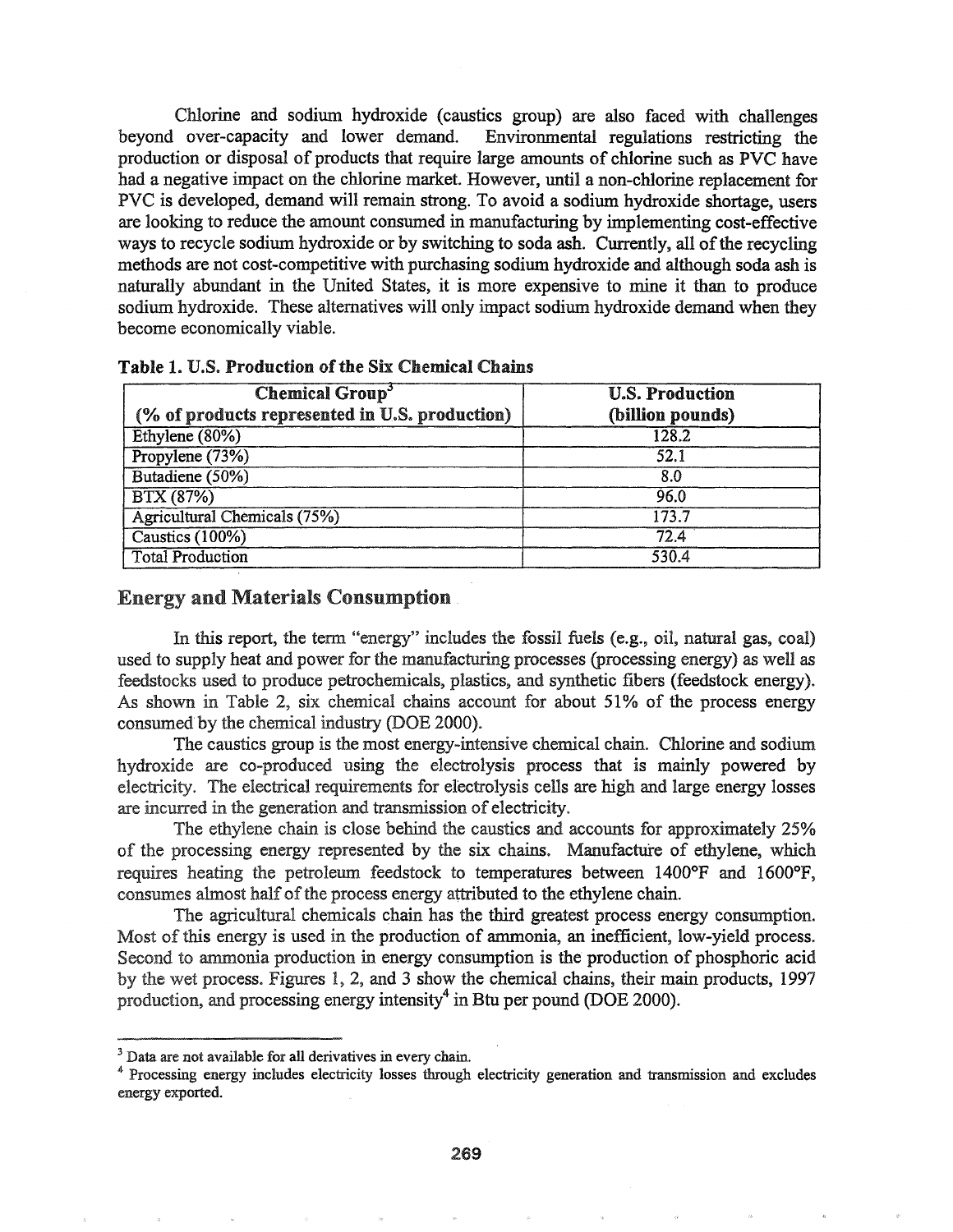| <b>Chemical Chain</b><br>(% of Products Represented by Process Energy Use) | <b>Estimated Process Energy Use</b><br>(Trillion Btu/year) <sup>3</sup> |  |
|----------------------------------------------------------------------------|-------------------------------------------------------------------------|--|
| Ethylene $(80%)$                                                           | 529                                                                     |  |
| Propylene $(73%)$                                                          | 96                                                                      |  |
| Butadiene (50%)                                                            | 45                                                                      |  |
| BTX (87%)                                                                  | 388                                                                     |  |
| Agricultural Chemicals (75%)                                               | 492                                                                     |  |
| Caustics (100%)                                                            | 559                                                                     |  |
| TOTAL ESTIMATED ENERGY USE FOR SIX CHAINS                                  | 2109                                                                    |  |
| Process Energy Use by the Chemical Industry in 1997                        | 4166                                                                    |  |
| Percentage of Chemical Industry Use in 1997                                | $\sim$ 51 %                                                             |  |

### Table 2. Summary of Process Energy Use for Six Chemical Chains



## Figure 1. Production and Processing Energy of Ethylene and Propylene

<sup>&</sup>lt;sup>5</sup> Includes losses incurred during electricity generation and transmission.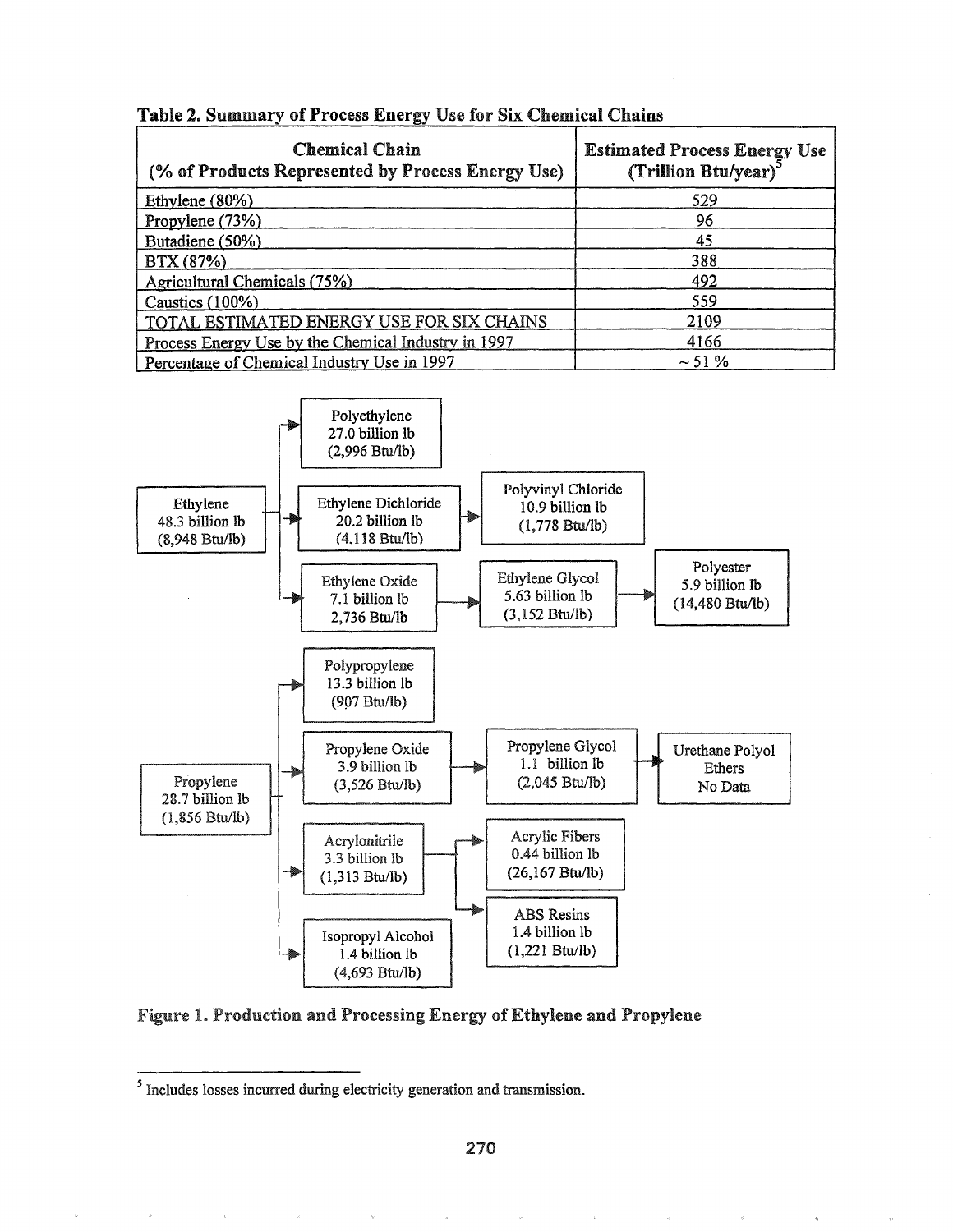

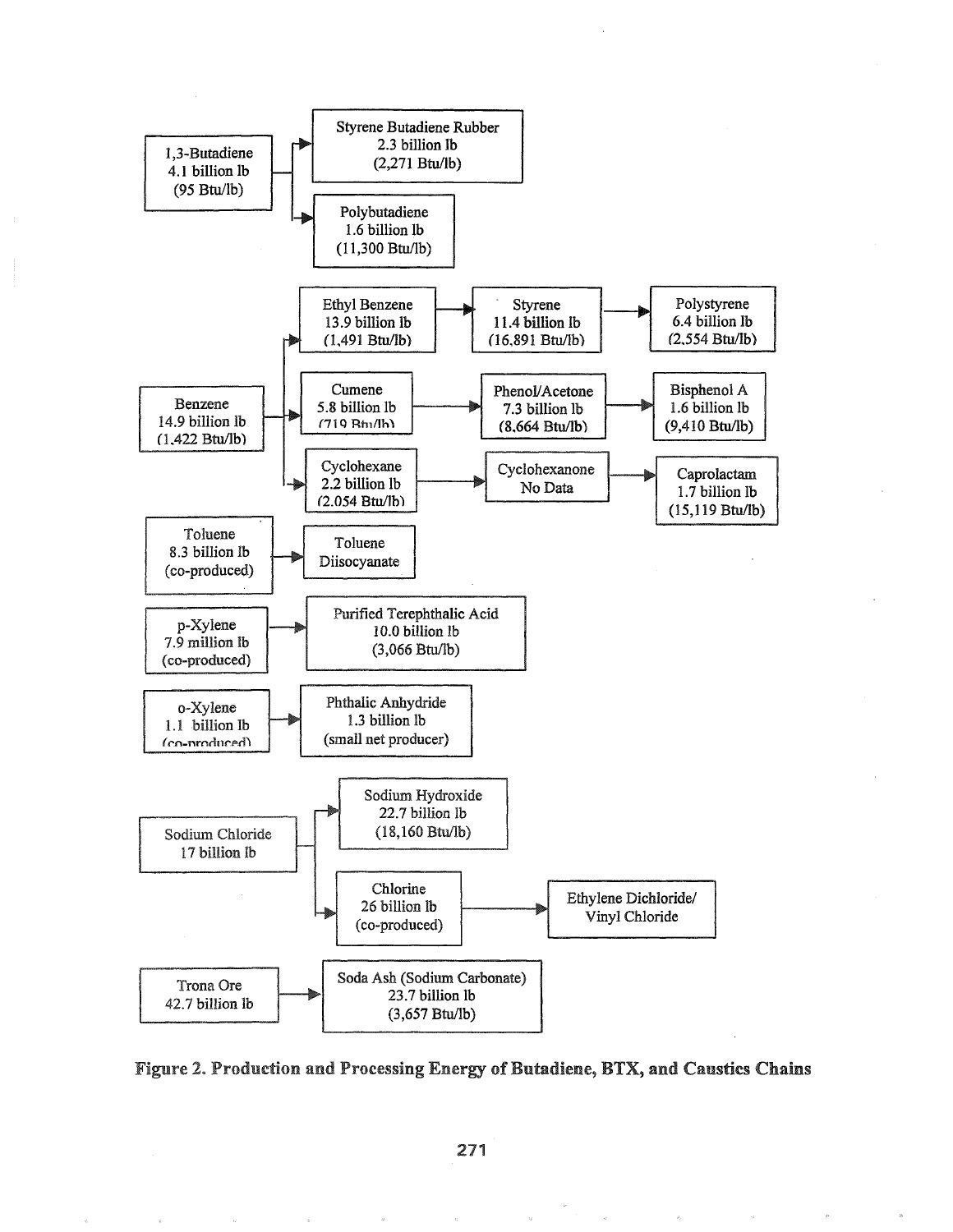



### Feedstock and Fuel Sources Vary Among Chemical Chains

The six chemical chains can be consolidated into two larger groups based on the raw materials used to manufacture them: organic chemicals and inorganic chemicals. Organic chemicals are derived from raw materials such as crude oil derivatives, natural gas, and coal that contain hydrocarbons. The production of ethylene, propylene, butadiene, benzene, toluene, and xylene requires a substantial amount of petroleum-based feedstocks-gas oil, naphtha, propane, or ethane—and plants manufacturing these chemicals are often located near petroleum refineries to ensure a sufficient supply.

Chemicals that do not contain organic carbon (obtained from hydrocarbons) are classified as inorganic chemicals. Based on this definition, the caustic and agricultural chemical chains are considered inorganic chemicals (despite the use of natural gas as the feedstock for ammonia production, the organic carbon is not present in the end-product). Inorganic chemicals such as sulfuric acid and phosphoric acid are made from mineral ores taken from the earth.

The chemical industry uses a variety of fuel sources such as fuel oil, liquid petroleum gas (LPG), natural gas, coal, coke, and electricity for its processing energy needs. Figure 4 shows the breakdown of processing fuel use by chemical chain (butadiene data is unavailable) (DOE 2000).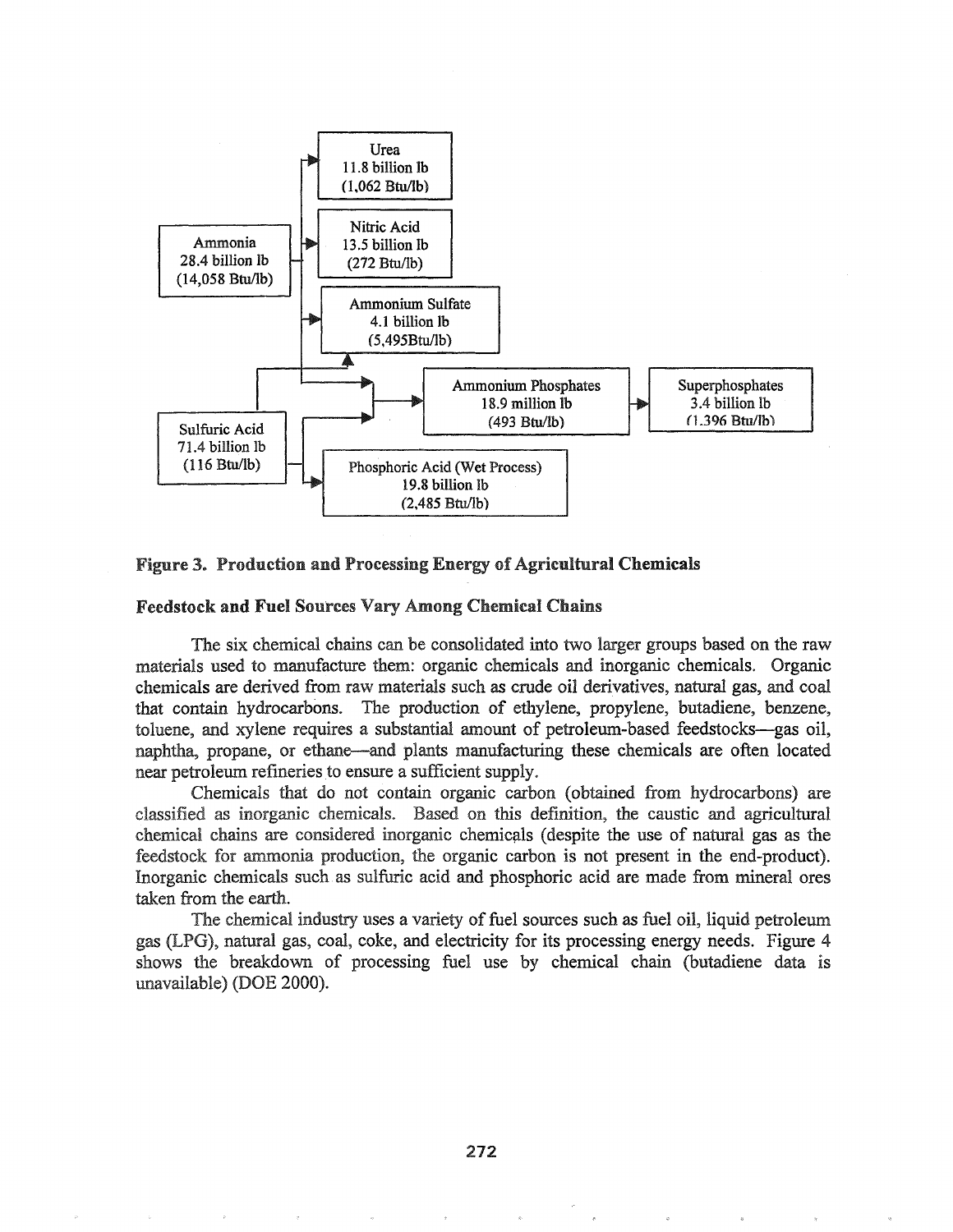

Figure 4. Processing Fuel Use by Chemical Chain

#### **Improvements in Energy Efficiency Have Leveled Off**

In the last two decades, the U.S. chemical industry has made significant improvements in energy efficiency. Between 1974 and 1995, energy consumed for heat and power per unit of output decreased by more than 39 percent, a trend that began with the oil crises of 1973. Since then, improvements in energy efficiency have leveled off due to the availability of inexpensive energy for heat, power, and feedstocks. When energy prices are low, there is less incentive to choose investments that will improve energy efficiency over those that increase market share. Figure 5 shows the relative intensity trends for energy consumed for heat and power (DOE 2000).

Improved energy efficiency in the chemical industry over the last 30 years is the result of aggressive energy management and housekeeping programs begun in the early 1970s, use of cogeneration or direct generation of electricity, and improvements in process and equipment design. Many of the house keeping improvements have centered around steam generation and distribution and operating practices for fueled reactors and fired heaters.

Almost every process in a chemical plant requires process heat from fired heaters and steam (about 75% of process energy use). Heaters are used to supply heat to raise the temperature of feed streams to a level necessary for chemical reaction or distillation. Steam is used in direct contact operations (distillation) and where indirect heating is needed (drying, evaporation). Although the potential for energy recovery is high, much of the available waste heat is not recovered or only partially recovered resulting in annual heat losses in the

<sup>&</sup>lt;sup>6</sup> Electricity includes losses incurred during the generation and transmission of electricity.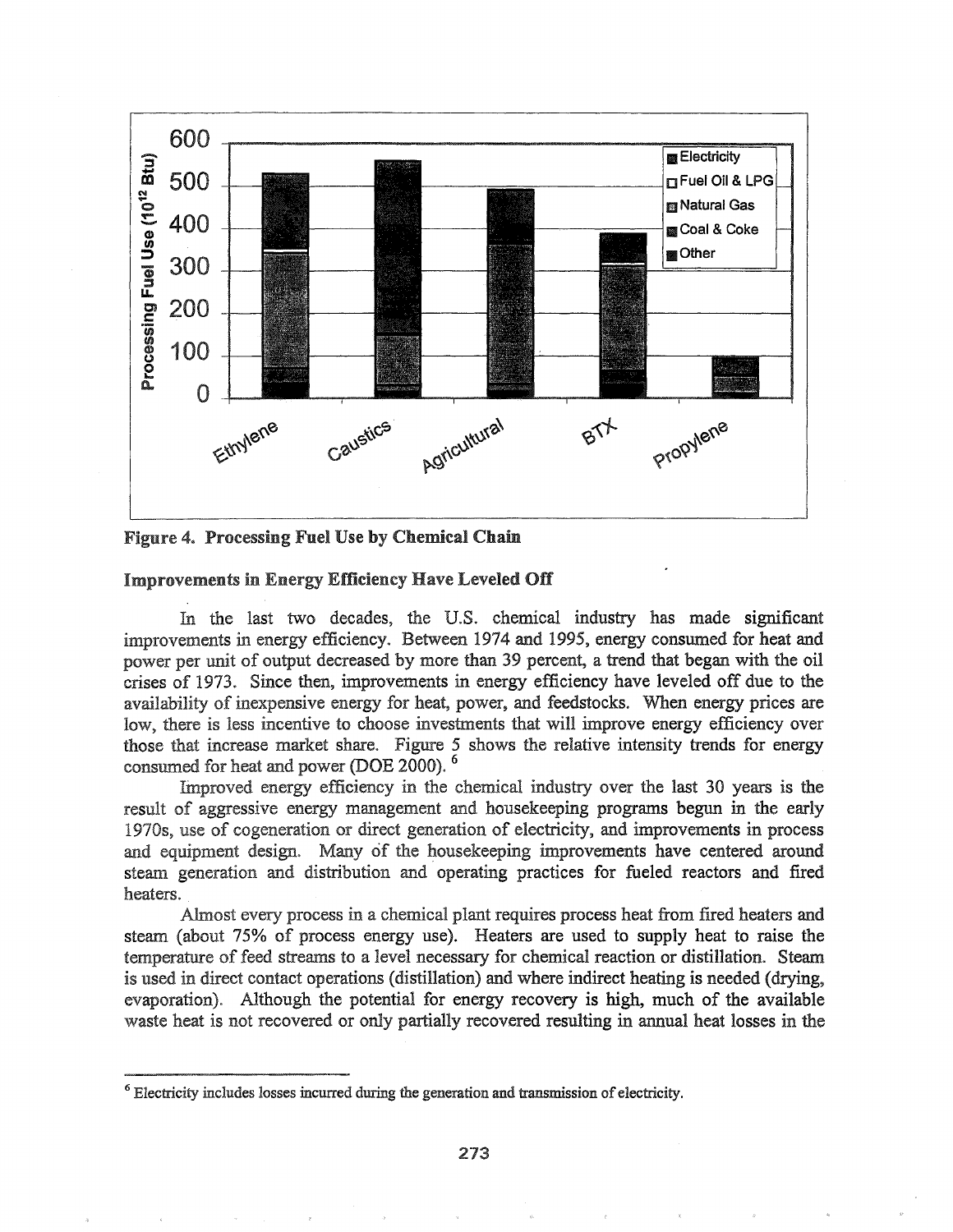range of two quadrillion Btu. Table 3 presents the potential energy content of waste heat streams in selected chemical sectors (PNNL 1984).

Figure 5. Energy Intensity Trends Related to Heat and Power in the U.S. Chemical **Industry, 1974-1997** 



Table 3. Characteristics of Waste Heat Streams in Selected Chemical Sectors

| <b>Chemical Process</b> | Million Btu/Ton of Product (Temperature in °F) |                           |              |
|-------------------------|------------------------------------------------|---------------------------|--------------|
|                         | <b>Flue Gases</b>                              | <b>Cooling Water</b>      | Other        |
| Sodium Hydroxide        | 4.5(120)                                       | 0.4(180)                  |              |
| Chlorine                |                                                | 0.24(190)                 | 2.2          |
| Soda Ash                | $1.22(400 \text{ to } 500)$                    | 0.16                      | 0.3          |
| Styrene                 | $0.6 - 0.7$ (400 to 500)                       | $29(100 \text{ to } 120)$ |              |
| Ethylene                | 1.9(400)                                       | 100,000                   | <b>SPACE</b> |
| Ammonia                 | 2.4(400)                                       | 0.5(100 to 120)           | 0.43         |

Some of the recent gains in energy and material efficiency are the result of waste minimization initiatives aimed at decreasing the cost of environmental compliance (end-ofthe-pipe waste treatment and disposal options often carry a heavy energy burden). However, the largest percentage of funds continues to be invested in non-productive, end-of-the-pipe controls to avoid the penalties of non-compliance. In 1999, nearly \$10 billion was spent on end-of-the-pipe controls (ACC 2000).<sup>8</sup> To meet the challenges of increasingly stringent environmental regulations, changing product configurations, and growing competition from resource-rich developing countries the chemical industry must investigate means to improve efficiency and yield (e.g., innovative processing routes, improved waste heat recovery).

### DOE's BestPractices Program Offers Improvements in Plant-Wide Energy Efficiency

The Department of Energy's BestPractices program provides resources, tools, information, cost-sharing, and technical and business advice to manufacturers, industrial service and equipment providers, and industry trade associations and other organizations interested in improving plant-wide energy efficiency. Cost-shared, plant-wide energy assessments are available to give manufacturers an overall picture of energy use throughout the plant. Plants that have undergone an energy assessment, installed energy-efficient

 $7$  Temperatures for some waste heat streams are unavailable.

<sup>&</sup>lt;sup>8</sup> Costs of environmental compliance controls other than end-of-the-pipe are unavailable.